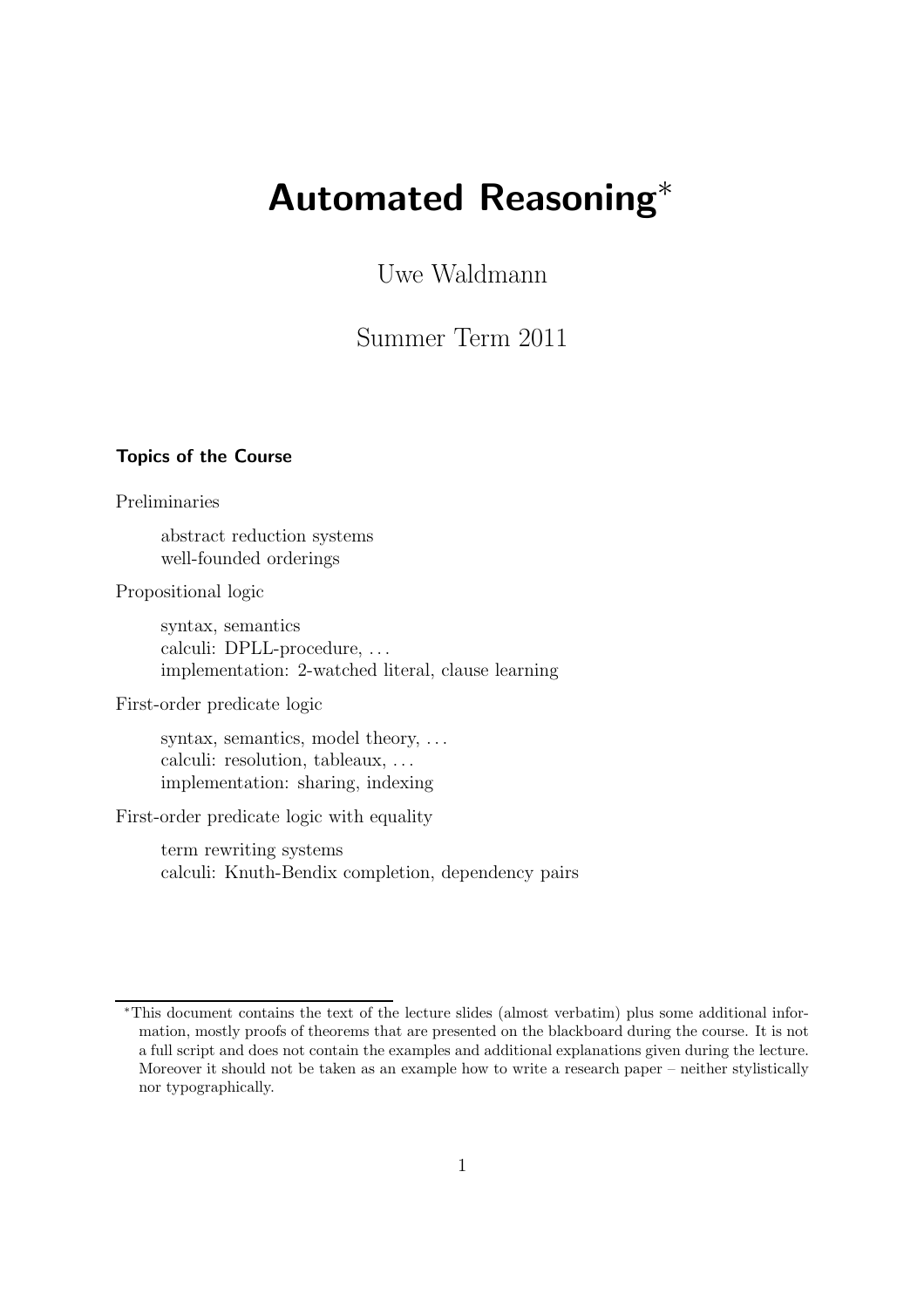# 1 Preliminaries

Literature: Franz Baader and Tobias Nipkow: Term rewriting and all that, Cambridge Univ. Press, 1998, Chapter 2.

Througout the lecture, we will have to work with reduction systems,

on the object level, in particular in the section on equality,

and on the meta level, i. e., to describe deduction calculi.

# 1.1 Abstract Reduction Systems

An abstract reduction system is a pair  $(A, \rightarrow)$ , where

A is a set,

 $\rightarrow \subseteq A \times A$  is a binary relation on A.

The relation  $\rightarrow$  is usually written in infix notation, i.e.,  $a \rightarrow b$  instead of  $(a, b) \in \rightarrow$ .

Let  $\rightarrow' \subseteq A \times B$  and  $\rightarrow'' \subseteq B \times C$  be two binary relations. Then the binary relation  $(\rightarrow' \circ \rightarrow'') \subseteq A \times C$  is defined by

 $a \ (\rightarrow' \circ \rightarrow'') c$  if and only if  $a \rightarrow' b$  and  $b \rightarrow'' c$  for some  $b \in B$ .

| $\rightarrow^0 = \{ (a, a) \mid a \in A \}$                                             | identity                                                                                                                                                                              |
|-----------------------------------------------------------------------------------------|---------------------------------------------------------------------------------------------------------------------------------------------------------------------------------------|
| $\rightarrow$ <sup><i>i</i>+1</sup> = $\rightarrow$ <sup><i>i</i></sup> o $\rightarrow$ | $i+1$ -fold composition                                                                                                                                                               |
| $\rightarrow^+$ = $\bigcup_{i>0} \rightarrow^i$                                         | transitive closure                                                                                                                                                                    |
|                                                                                         | $\rightarrow^*$ = $\bigcup_{i\geq 0}^{i\geq 0} \rightarrow^i$ = $\rightarrow^+ \cup \rightarrow^0$ reflexive transitive closure<br>$\rightarrow^=$ = $\rightarrow \cup \rightarrow^0$ |
|                                                                                         |                                                                                                                                                                                       |
| $\rightarrow^{-1}$ = $\leftarrow$ = { $(b, c)   c \rightarrow b$ } inverse              |                                                                                                                                                                                       |
| $\leftrightarrow \quad = \rightarrow \cup \leftarrow$                                   | symmetric closure                                                                                                                                                                     |
| $\leftrightarrow^+$ = $(\leftrightarrow)^+$                                             | transitive symmetric closure                                                                                                                                                          |
| $\leftrightarrow^*$ = $(\leftrightarrow)^*$                                             | refl. trans. symmetric closure                                                                                                                                                        |

 $b \in A$  is reducible, if there is a c such that  $b \to c$ .

b is in normal form (irreducible), if it is not reducible.

c is a normal form of b, if  $b \rightarrow^* c$  and c is in normal form. Notation:  $c = b$  (if the normal form of b is unique).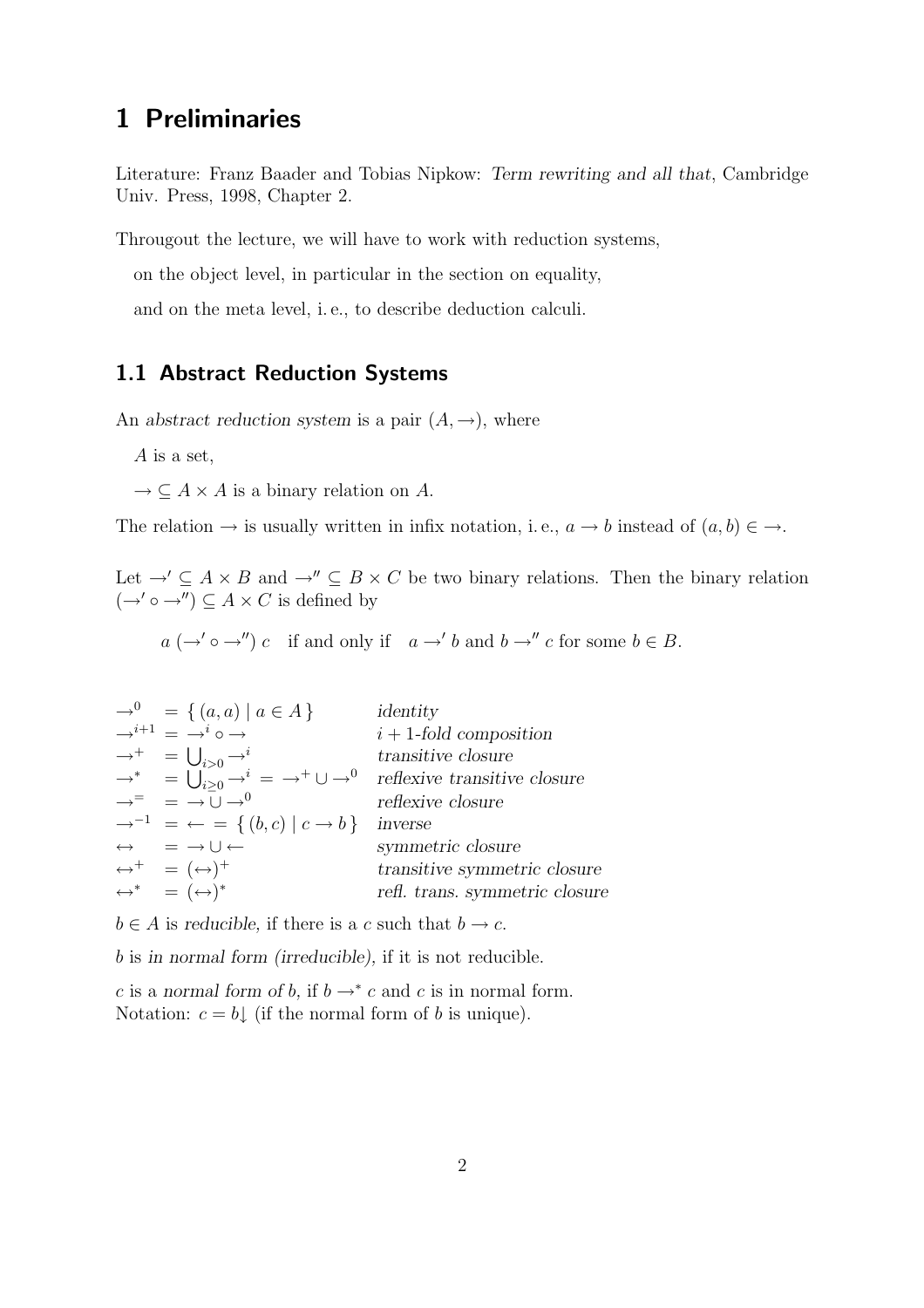A relation  $\rightarrow$  is called

terminating, if there is no infinite descending chain  $b_0 \rightarrow b_1 \rightarrow b_2 \rightarrow \ldots$ . normalizing, if every  $b \in A$  has a normal form.

**Lemma 1.1** If  $\rightarrow$  is terminating, then it is normalizing.

Note: The reverse implication does not hold.

# 1.2 Well-Founded Orderings

Termination of reduction systems is strongly related to the concept of well-founded orderings.

## Partial Orderings

A strict partial ordering  $\succeq$  on a set M is a transitive and irreflexive binary relation on  $M$ .

An  $a \in M$  is called minimal, if there is no b in M such that  $a \succ b$ .

An  $a \in M$  is called *smallest*, if  $b \succ a$  for all  $b \in M$  different from a.

Notation:

 $\prec$  for the inverse relation  $\succ^{-1}$ 

 $\succeq$  for the reflexive closure ( $\succ$  ∪ =) of  $\succ$ 

## Well-Foundedness

A strict partial ordering  $\succ$  on M is called well-founded (Noetherian), if there is no infinite descending chain  $a_0 \succ a_1 \succ a_2 \succ \ldots$  with  $a_i \in M$ .

#### Well-Foundedness and Termination

**Lemma 1.2** If > is a well-founded partial ordering and  $\rightarrow \subseteq$  >, then  $\rightarrow$  is terminating.

**Lemma 1.3** If  $\rightarrow$  is a terminating binary relation over A, then  $\rightarrow^+$  is a well-founded partial ordering.

**Proof.** Transitivity of  $\rightarrow$ <sup>+</sup> is obvious; irreflexivity and well-foundedness follow from termination of  $\rightarrow$ .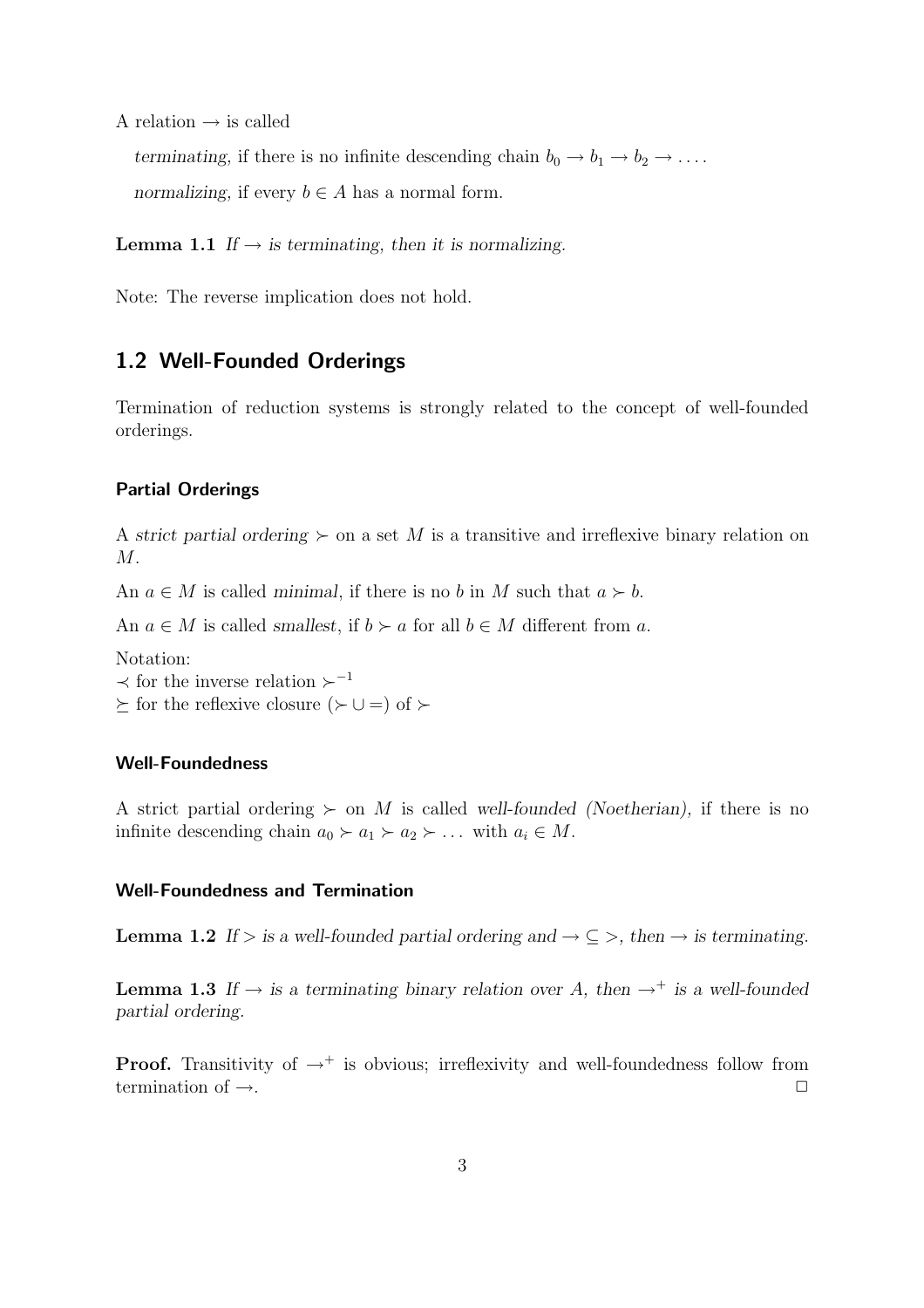#### Well-Founded Orderings: Examples

Natural numbers.  $(N, >)$ 

Lexicographic orderings. Let  $(M_1, \succ_1), (M_2, \succ_2)$  be well-founded orderings. Then let their lexicographic combination

 $\succ = (\succ_1, \succ_2)_{lex}$ 

on  $M_1 \times M_2$  be defined as

 $(a_1, a_2) \succ (b_1, b_2) \Rightarrow a_1 \succ_1 b_1 \text{ or } (a_1 = b_1 \text{ and } a_2 \succ_2 b_2)$ 

(analogously for more than two orderings)

This again yields a well-founded ordering (proof below).

Length-based ordering on words. For alphabets  $\Sigma$  with a well-founded ordering  $>_{\Sigma}$ , the relation  $\succ$  defined as

 $w \succ w' \implies |w| > |w'|$  or  $(|w| = |w'|$  and  $w >_{\Sigma, lex} w'$ 

is a well-founded ordering on  $\Sigma^*$  (Exercise).

Counterexamples:

 $(\mathbb{Z}, >)$  $(N,<)$ the lexicographic ordering on Σ<sup>∗</sup>

#### Basic Properties of Well-Founded Orderings

**Lemma 1.4**  $(M, \succ)$  is well-founded if and only if every  $\emptyset \subset M' \subseteq M$  has a minimal element.

**Lemma 1.5**  $(M_1, \succ_1)$  and  $(M_2, \succ_2)$  are well-founded if and only if  $(M_1 \times M_2, \succ)$  with  $\succ = (\succ_1, \succ_2)_{lex}$  is well-founded.

**Proof.** (i) " $\Rightarrow$ ": Suppose  $(M_1 \times M_2, \succ)$  is not well-founded. Then there is an infinite sequence  $(a_0, b_0) \succ (a_1, b_1) \succ (a_2, b_2) \succ \dots$ 

Let  $A = \{a_i \mid i \geq 0\} \subseteq M_1$ . Since  $(M_1, \succ_1)$  is well-founded, A has a minimal element  $a_n$ . But then  $B = \{b_i \mid i \geq n\} \subseteq M_2$  can not have a minimal element, contradicting the well-foundedness of  $(M_2, \succ_2)$ .

(ii) " $\Leftarrow$ ": obvious.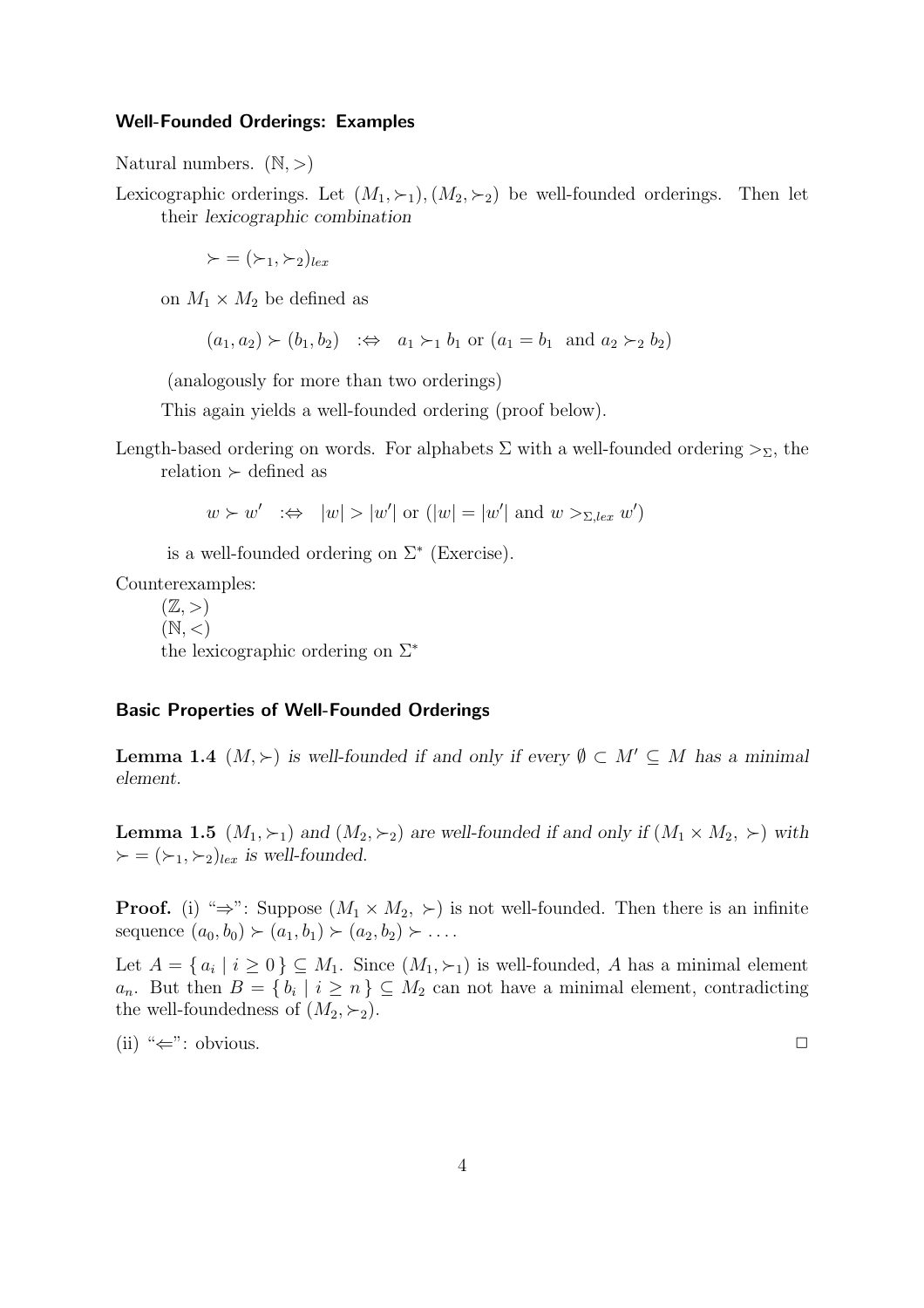#### Monotone Mappings

Let  $(M_1, >_1)$  and  $(M_2, >_2)$  be strict partial orderings. A mapping  $\varphi : M_1 \to M_2$  is called monotone, if  $a >_1 b$  implies  $\varphi(a) >_2 \varphi(b)$  for all  $a, b \in M_1$ .

**Lemma 1.6** If  $\varphi$  is a monotone mapping from  $(M_1, >_1)$  to  $(M_2, >_2)$  and  $(M_2, >_2)$  is well-founded, then  $(M_1, >_1)$  is well-founded.

#### Noetherian Induction

**Theorem 1.7 (Noetherian Induction)** Let  $(M, \succ)$  be a well-founded ordering, let Q be a property of elements of M.

If for all  $m \in M$  the implication

if  $Q(m')$  for all  $m' \in M$  such that  $m \succ m'$ ,<sup>1</sup> then  $Q(m)$ .<sup>2</sup>

is satisfied, then the property  $Q(m)$  holds for all  $m \in M$ .

**Proof.** Let  $X = \{m \in M \mid Q(m) \text{ false} \}$ . Suppose,  $X \neq \emptyset$ . Since  $(M, \succ)$  is wellfounded, X has a minimal element  $m_1$ . Hence for all  $m' \in M$  with  $m' \prec m_1$  the property  $Q(m')$  holds. On the other hand, the implication which is presupposed for this theorem holds in particular also for  $m_1$ , hence  $Q(m_1)$  must be true so that  $m_1$  can not be in X. Contradiction.

#### **Multisets**

Let M be a set. A multiset S over M is a mapping  $S : M \to \mathbb{N}$ . Hereby  $S(m)$  specifies the number of occurrences of elements  $m$  of the base set  $M$  within the multiset  $S$ .

Example.  $S = \{a, a, a, b, b\}$  is a multiset over  $\{a, b, c\}$ , where  $S(a) = 3$ ,  $S(b) = 2$ ,  $S(c) = 0.$ 

We say that m is an element of S, if  $S(m) > 0$ .

We use set notation ( $\in$ ,  $\subset$ ,  $\subseteq$ ,  $\cup$ ,  $\cap$ , etc.) with analogous meaning also for multisets, e. g.,

$$
(S_1 \cup S_2)(m) = S_1(m) + S_2(m)
$$
  

$$
(S_1 \cap S_2)(m) = \min\{S_1(m), S_2(m)\}\
$$

<sup>1</sup> induction hypothesis

<sup>&</sup>lt;sup>2</sup>induction step